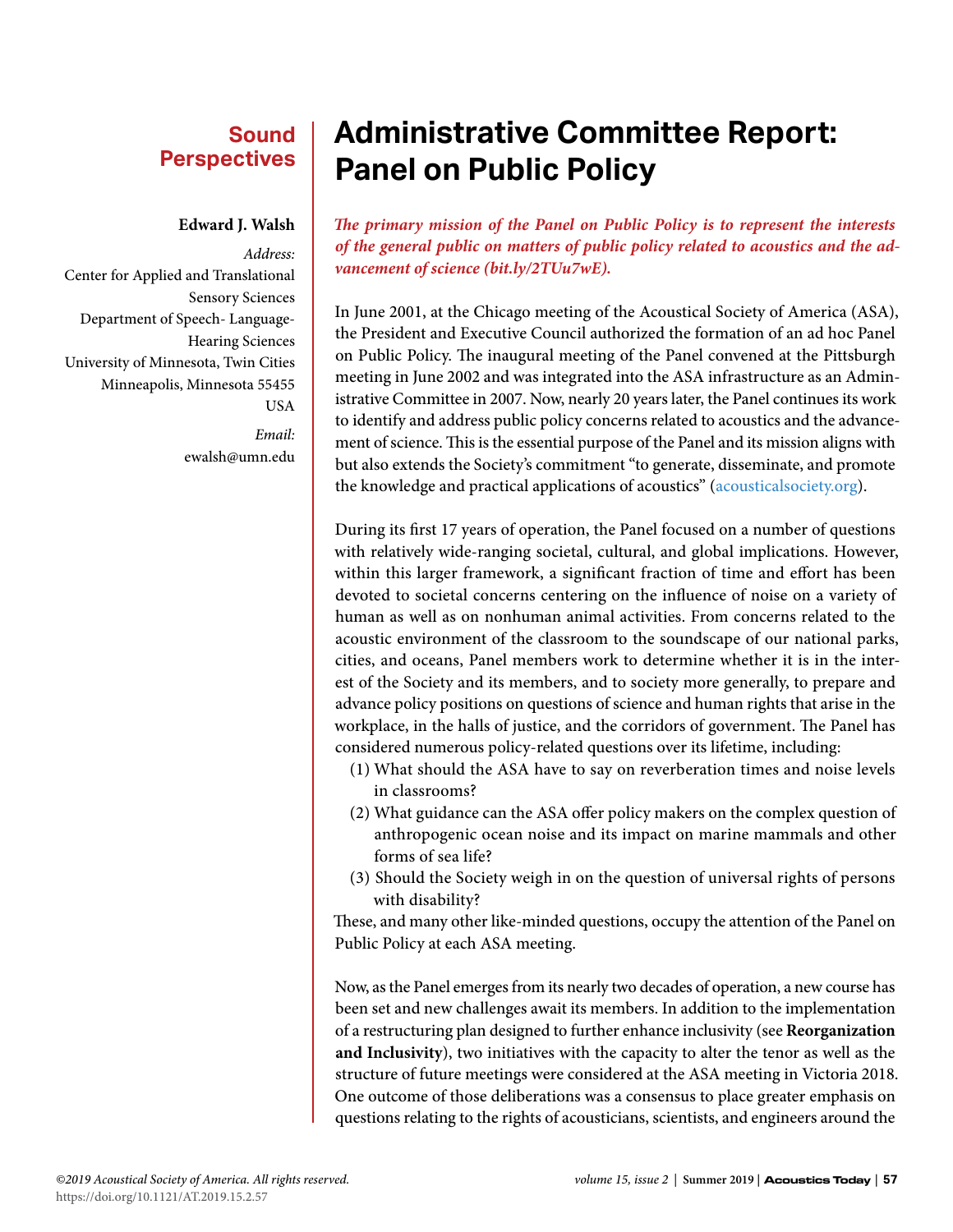world to carry out their work in a free and open environment. A second initiative to concentrate more attention on environmental concerns related to acoustics was also advanced. Although both of these areas have been of interest from the earliest days of operation of the Panel, the decision renews the commitment of the Panel to these public policy concerns by integrating two new subcommittees, the ASA and Human Rights Subcommittee and the Sound and the Environment Subcommittee, as part of its infrastructure.

## **The Acoustical Society of America and Human Rights Subcommittee**

Although the ASA has a long record of commitment to a human rights agenda, that commitment was recently reinvigorated by accepting an invitation to become a Member Organization of the American Association for the Advancement of Science (AAAS) Science and Human Rights Coalition (SHRC; [bit.ly/2KUOXoS\)](http://bit.ly/2KUOXoS). The mission of the SHRC is centered on the tenets of Article 15 of the International Covenant on Economic, Social and Cultural Rights ([bit.](http://bit.ly/2MOWMwA) [ly/2MOWMwA](http://bit.ly/2MOWMwA)), an international covenant that is an outgrowth of the 1948 Universal Declaration of Human Rights [\(bit.ly/1O8f0nS\)](http://bit.ly/1O8f0nS). There are four principal elements that form the core of Article 15, and they serve as an operational framework for the work of the ASA in the human rights arena.

- (1) Recognize the right of everyone to enjoy the benefits of scientific progress and its applications.
- (2) Conserve, develop, and diffuse science and culture.
- (3) Respect the freedom indispensable for scientific research.
- (4) Recognize the benefits of international contacts and cooperation in the scientific and cultural fields.

Arguably, the work of the ASA in this area has been blunted by the lack of an operational procedure within the Society to monitor, prepare reports, and pass action recommendations to the Executive Council regarding human rights questions and issues that relate to the mission of the ASA. Although that work has been, and continues to be, authoritatively informed through our association with the SHRC, the vision and mission of the ASA in this arena will be served more directly by ramping up our own internal attention to human rights questions that are immediately relevant to the Society as the work of the Panel moves forward.

## **Sound and the Environment Subcommittee**

The charge of the Sound and Environment Subcommittee is to identify concerns related to the impact of climate change on the affairs of the acoustic community. How will the impact

of extreme weather and the attendant disruption of otherwise stable planetwide natural systems affect the work of ASA members studying underwater acoustics; colleagues tracking the influence of anthropogenic noise on the health and welfare of terrestrial and aquatic species; or efforts to monitor atmospheric and oceanic conditions? Attention to these and the myriad other climate change concerns will occupy the work of Panel members serving on this subcommittee as the work of the Panel presses on.

#### **Reorganization and Inclusivity**

Structural rules established early on in the life of the Panel called for the involvement of a diversity of the many technical areas comprising the ASA membership. This structural requirement was formulated to ensure that "no Technical Committee or other ASA constituency hold a majority vote of the whole ([bit.ly/2TUu7wE](http://bit.ly/2TUu7wE))." Although efforts to satisfy this directive have been to a large extent successful in that all 13 technical committees (TCs) have been represented on the Panel at one time or another, a proposed rule change will ensure that this goal is achieved on an ongoing basis. To ensure representation from each TC, a liaison from each committee will have a seat on the Panel and will be tasked with the responsibility of representing the interests of the Panel at each TC meeting by reporting on the proceedings of each meeting and soliciting input related to public policy questions and concerns from its members. By opening a direct channel of communication, our goal is to achieve the Society's mandate and air a full and robust consideration of ASA-relevant public policy interests.

## **Public Policy, the Acoustical Society of America, and the Future**

There is much more to say with regard to where the Panel on Public Policy is heading than it is about its accomplishments, which are substantial in their own right. Although the publication of ASA Policy Statements [\(bit.ly/2TR62qL\)](http://bit.ly/2TR62qL), brief declarations stating the position of the ASA on questions of public policy, have been the mainstay of the work of the Panel thus far, as the Panel moves forward, members of the Panel as well as of the ASA membership at large will be encouraged to consider the implementation of other, more extensive, policy-promoting instruments. In addition to issuing policy statements, the founders of the Panel, former Executive Director Charles Schmid, then-President William Hartman, and the first chair of the ad hoc Panel, Edward Walsh, envisioned the limited publication of more detailed reports and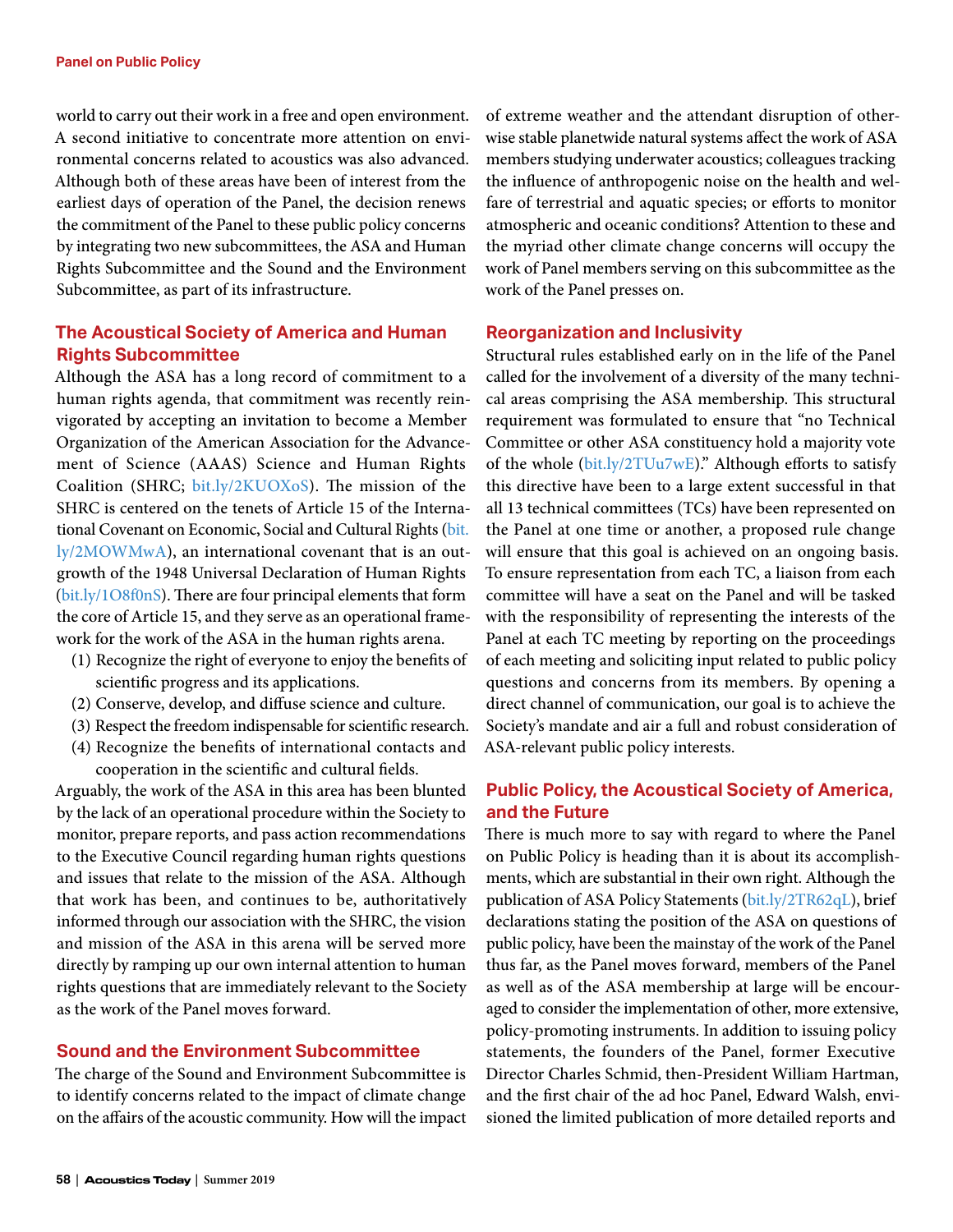comprehensive white papers that address policy matters of vital interest to the organization. Although policy-related documents of this ilk are unexercised thus far, that situation can and should change. The ASA is recognized as the world's premier acoustics society and, as such, a solid argument can be made that the responsibility to provide data-driven, objectively prepared, and authoritatively written scientific reports on questions of relevance to the acoustics community falls squarely in the lap of the Society. There is no doubt that the cost of conducting business at this level is high, in terms of both human energy and financial resources, but the cost of inaction on this front may very well be even higher.

#### **The Politics of Science and Public Policy**

Although not an innately political organization, the ASA leadership understands the essential role that scientists, engineers, and scientific organizations play in the formulation of public policy relating to the scientific and technologically complex acoustics questions of the day. One broad question that emerges from this understanding is both apparent and foundational: "Do all public policy questions centering on 'acoustics' demand input from acousticians?" A lucid, if quarrelsome, reply to that question one may argue is yes. If an issue rises to a level of societal interest such that policy considerations are initiated, then balanced, rigorously objective, scientifically validated guidance from experts in the area is important, if not essential.

A second and equally critical question emerging from a discussion regarding the future of public policy and the ASA is to what extent our Society should invest in this arena. The answer to that question, one might argue, depends on the nature of the specific question under consideration, primarily its complexity. Technologically sophisticated and complex questions will, of necessity, demand the consumption of greater resources than simpler ones. Furthermore, efforts to prioritize policy concerns within the organization are expected to play a larger role in Panel planning as inclusivity goals are achieved and the magnitude of the need for policydriven engagement increases. Panel members welcome that challenge and urge members of the Society, especially students and more junior members, to join us in this endeavor. Consider contributing to the process by sharing policy concerns with TC Panel liaisons and by attending the open meetings of the Panel. A more inclusive Society is, without question, a vital, more progressive, and forward-thinking Society. Lend your voice to this call for action and help take the ASA to new heights in the policy-making realm.



*Figure 1. Policy making is a cyclical process. It begins in the agendasetting stage with recognition and definition of a significant public problem and an organized call to government action. In response, the legislative and bureaucratic machinery of government may formulate, adopt, and implement a strategy for addressing the problem. Analysis of policy effectiveness, in turn, often reveals shortcomings in formulation or implementation or new problems to add to the policy agenda. Adapted from "A Diagram of the Policy Making Process," with permission* (*[bit.ly/2FfL2Sk](http://bit.ly/2FfL2Sk)*)*.*

### **The Cyclical Nature of the Policy-Making Process**

Before concluding, it may be worth reviewing the process whereby public policy is enacted. It is cyclical in nature, as suggested in the form of the flow chart shown in the **Figure 1**.

From the critical agenda-setting stage to the implementation and evaluation stages of the process, one key question that scientific and engineering organizations like the ASA have to internalize and resolve is the extent to which participation in each stage in the process should be formalized. To what extent and how, for example, should the ASA strive to take the lead in setting an agenda related to relevant public policy questions within the acoustics community are essential considerations when contemplating a coherent plan of engagement. It is at the early agenda-setting stage in the process that the influence of engagement can be most significant and most lasting. Solid scientific and engineering guidance based on rigorously applied rules of objectivity and reason, promulgated in a free and open